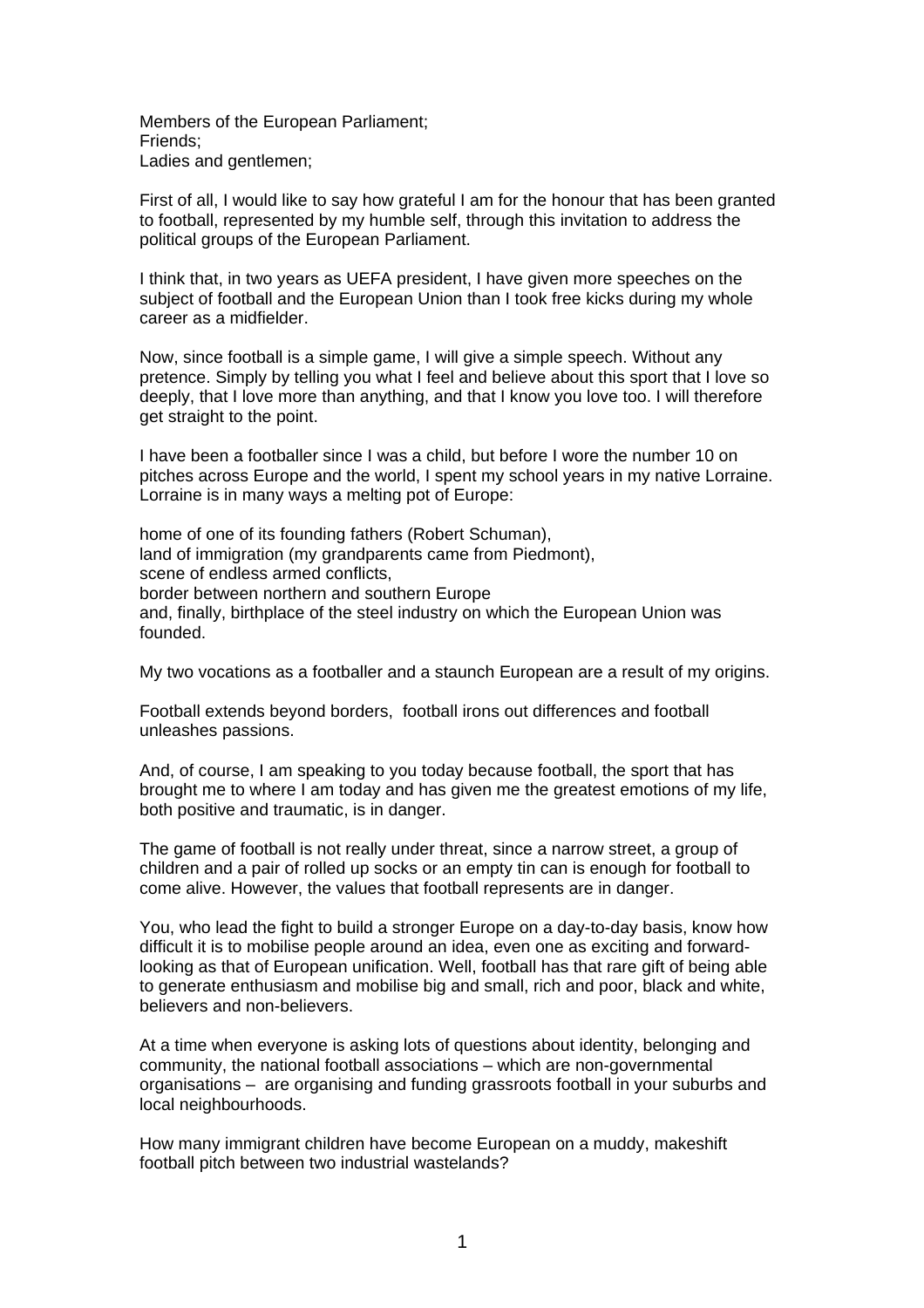How many children from different parts of the world have started to learn our languages with the words corner, offside or penalty?

It is this Europe of football, this constantly evolving Europe, this Europe of hope that I have the honour of representing.

For many people, the magnificent EURO 2008 tournament epitomised football in Europe, but for UEFA the European Championship is above all the means by which we are able to distribute around EUR 500 million to the 53 national associations, whose extraordinary social programmes at grassroots level give your children and grandchildren – and I am speaking as a young grandfather myself – the chance to kick a ball on a beautiful spring Saturday.

Elite football, the football played at European Championship and Champions League level, is only the tip of the iceberg, or rather the top of a virtuous pyramid.

This elite represents less than 1% of people who play organised football, only a few thousand players, compared with the tens of millions of registered men, women and children. Nevertheless, elite football and the income it generates is the instrument that enables us to support and strengthen grassroots football in our villages and neighbourhoods. But for this solidarity between rich and much less rich to be effective, it is vital that the values represented by elite football are in unison with the social and educational objectives of grassroots football.

I have always been of the opinion that my role at the head of UEFA comes with a clear mission: the unification of the wider European football family with a respect for financial and moral solidarity between the top and the bottom of our pyramid.

For a number of years now, the European Parliament has been firmly committed to safeguarding these essential values of European football.

Through the Belet and Mavrommatis reports, through a historic declaration on fighting racism in football and thanks to the efforts of the Friends of Football group, the Parliament has always expressed its unshakeable support for our essential values.

Whether with regard to the specificity of sport, the autonomy of the European sports movement's freely elected governing bodies or the defence of the European sports model itself, this Parliament has always stood up to be counted. I must tell you today how grateful I am to you for this unfailing support.

Through its 2007 White Paper, the European Commission embarked on the same route although, because of its function, it is often more tentative than directly elected representatives such as yourselves.

At this point, I should pay tribute to President Barroso and Commissioners Figel and Spidla. Thanks to them, we have managed to make progress in virtually every area where there may have been slight disagreement between UEFA and the European institutions.

There is no doubt that we are now on the right track. On the right track, but not yet at the end of it! We are not there yet because there is still a slightly perverse tendency within the European institutions to deny the unity of the football pyramid and to isolate the professional game at the top.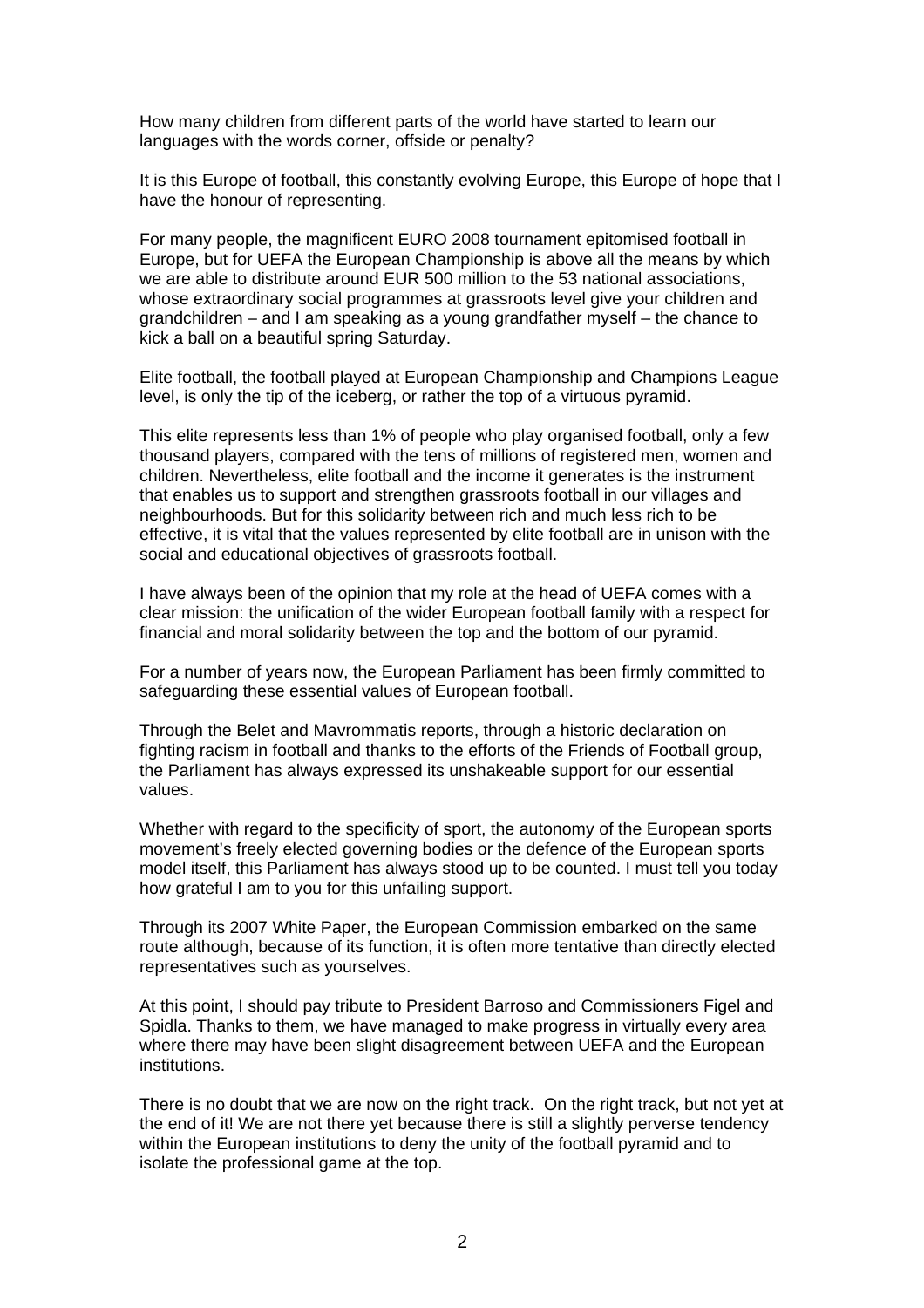And this is done in order to give substance to the false notion that professional football is an economic activity just like any other.

Unfortunately, this refusal to recognise the specificity of sport  $-$  a refusal that is refuted by this assembly as well as by the governments of the member states - still exists in certain circles, in certain sectors, which consider competition law to be the fundamental law of Europe.

Let me be clear, unequivocal and perhaps even a little brutal: we refuse categorically to be held in a straitjacket or tied to prefabricated models that are based on the false equation that professional sport  $=$  a purely economic activity. The whole sports community recognises that professional sport is an integral part of sport and shares its specificity.

Professional football is no more a financial service than it is an agricultural activity. It is just as absurd to want to regulate football through the automatic application of competition law as it would be to do so through the Common Agricultural Policy!

Although I do admit that we also help the grass to grow!

There is a fundamental, organic link between the bottom and the top of the football pyramid. The measures taken at the top, whether financial or sporting in nature, often have rapid repercussions on the training clubs - often amateur - that make up the basic structure of grassroots football. Even the golden summit of our pyramid is occupied by clubs that are no larger than medium-sized businesses.

We must not delude ourselves, for even huge clubs like Manchester United or Real Madrid are financial dwarves compared with Microsoft or Exxon. The turnover of most European first division clubs is smaller than that of their city's largest supermarket!

For the past 15 or 20 years, we have grown tired of hearing that there is no need to regulate, that the market regulates itself perfectly, that excesses and imbalances will disappear of their own accord, and that the growth of income in football is an endless upward spiral.

We now know that none of this is true: that in football as in the economy in general, the market is incapable of correcting its own excesses, and it was not the UEFA president who said so, it was Barack Obama!

During this year's festive season, one club which had suddenly become very rich made various astronomical bids in the transfer market. Of course, there was a tremendous outcry in the football family, people called it outrageous and scandalous. Is it morally acceptable to offer such sums of money for a single player? Many people have responded by talking about limiting players' wages by introducing a European salary cap.

Our American friends have known for decades that sports competitions are only attractive if they are well-balanced and if no one team possesses the ultimate weapon. Over the decades, they have introduced countless measures designed to maintain this competitive balance, sporting measures combined with financial regulations that ensure the clubs are properly managed.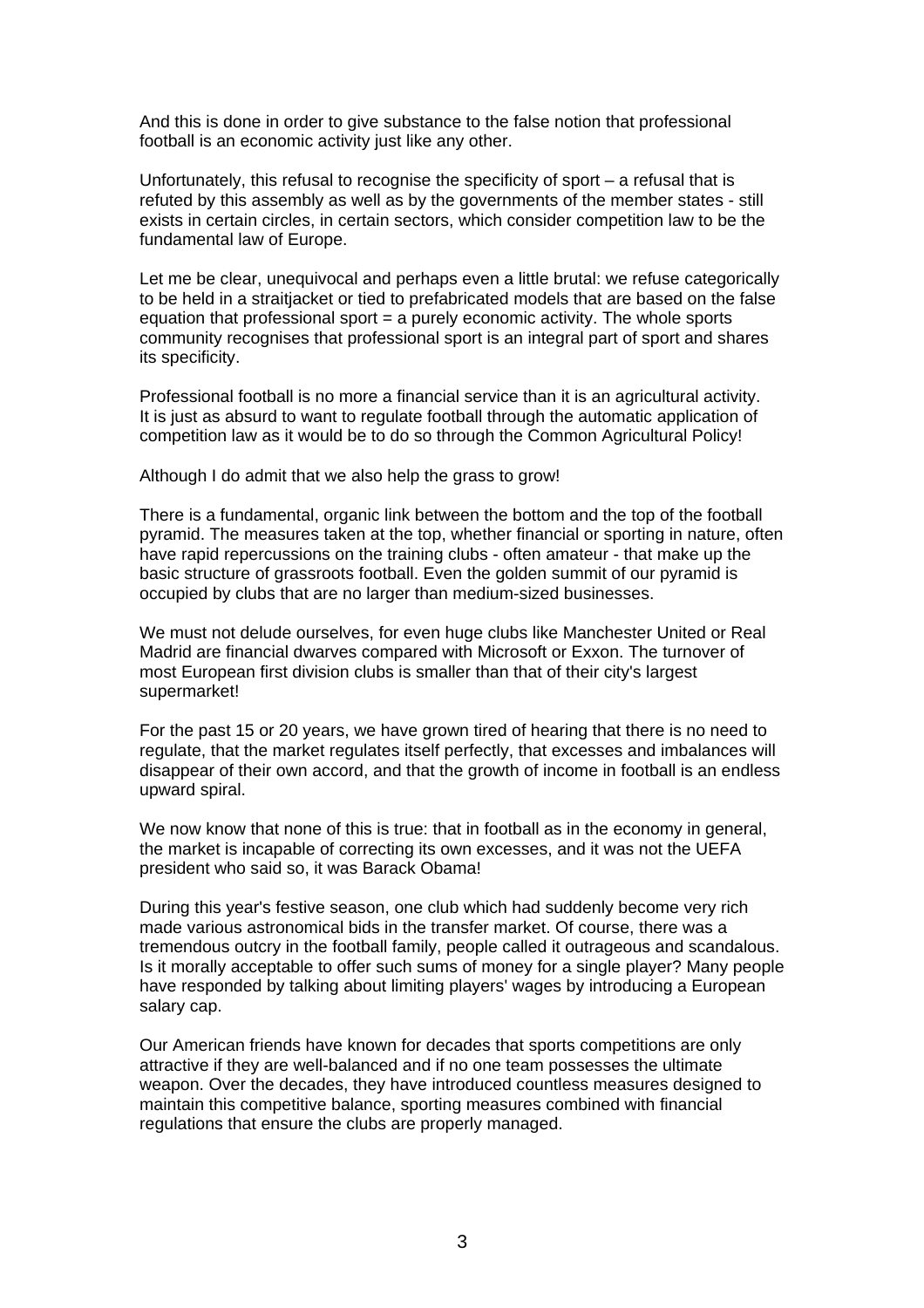There are two things we need to think about:

- The first is that the American professional sports system seems to have coped with the financial crisis better than the stock market, financial and industrial systems of the United States.
- The second is that, although the American sports system can certainly give us food for thought, it is completely different from the European model of sport in a number of fundamental ways.

The European model of sport is based on open leagues, independent clubs and promotion and relegation.

The American sports system is based on franchises that are owned by closed leagues.

While taking these fundamental differences into account, there are nevertheless some lessons that we can learn and that we are currently looking at with the support of experts in all kinds of different fields. One thing is certain: European clubs are currently telling us that our system is in danger of financially imploding in the medium term.

In consultation with them, but also, I should remind you, spurred on by the reports of this Parliament, we are currently looking at the idea of limiting, to a certain degree, a club's expenditure on staff - salary and transfer fees combined – to an as yet undecided percentage of its direct and indirect sporting revenue.

I believe that it is reasonable that UEFA should be able to decide independently under what conditions clubs may participate in the competitions that it organises.

Of course, we will not impose any kind of diktat. That has never been and never will be how I work.

At the end of the day, we are only at the beginning of this discussion, but it will continue in the form of dialogue with the clubs about the future of our licensing system and any changes will be made on a consensual basis and with a view to strengthening this system.

Whatever happens, please do not stop us, on the basis of inappropriate legislation, from establishing financial fair play.

Do not stop us from putting in place mechanisms that foster the integrity of our competitions and more transparency in the management of our affairs.

Do not stop us from acting morally.

Especially when all the stakeholders – clubs, players and national associations – agree with my proposals for greater financial transparency and better governance.

It is a question of ethics. It is a question of credibility. It is a question of survival.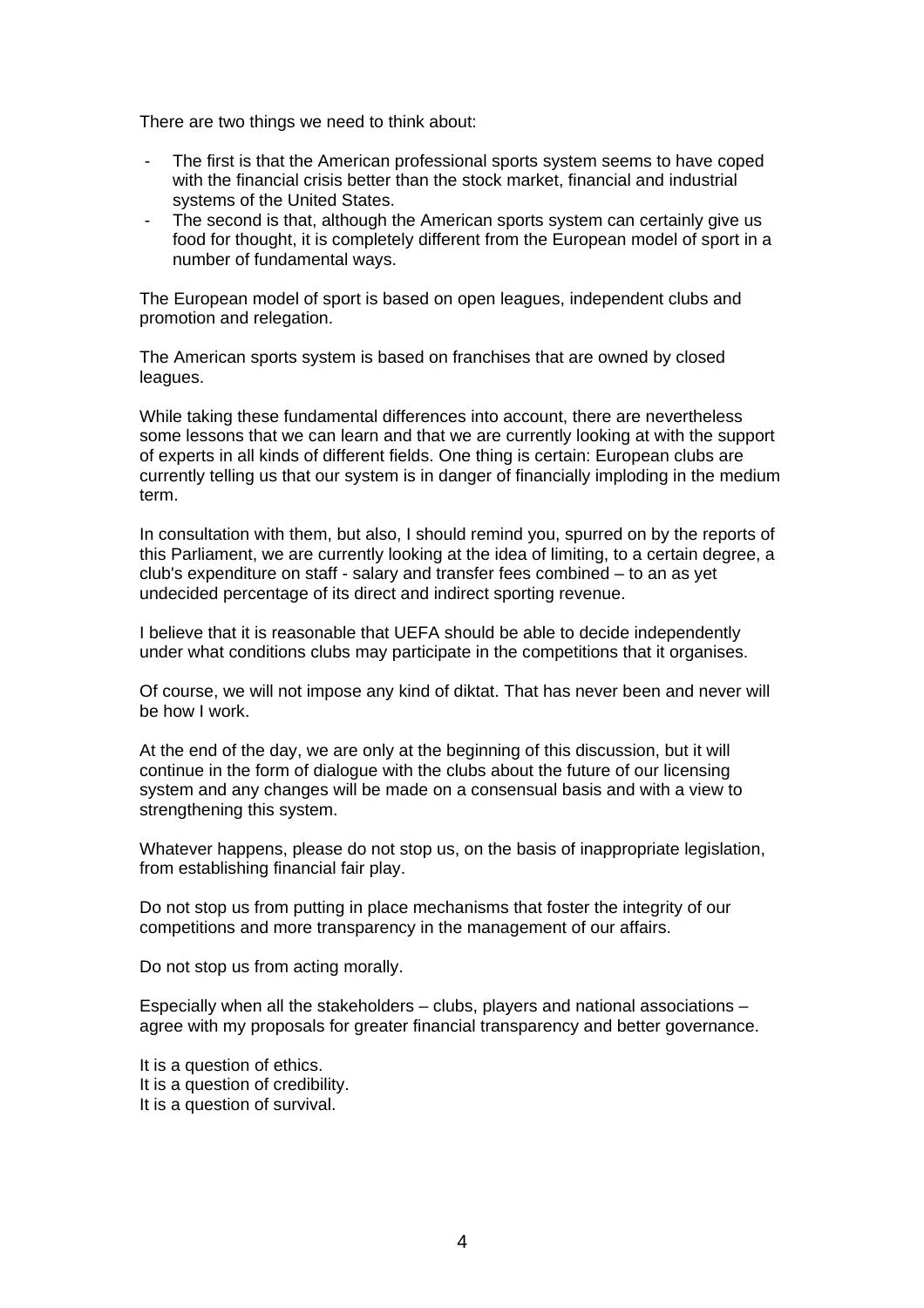I would now like to mention another subject that is particularly close to my heart and which is very clearly linked to the specificity of sport.

Everyone is quite rightly shocked when they find out that children are employed in a factory that makes footballs. But when, the next day, a television programme shows young nine-year-old prodigies dribbling like Garrincha on a dusty pitch in Brazil and explains that big European clubs are prepared to invite one of these whizz kids to sign a contract, nobody seems to bat an eyelid. This is a typical example of double standards.

Paying a child to kick a ball is not that different from paying a child to work on a production line. Both amount to exploiting child labour. And when you pay a child or their parents to travel overseas, when you uproot them from their home environment, when you make them emotionally disorientated, I call that child trafficking. This is a sort of procuring for the purposes of sport!

Most youngsters who are brought to Europe from third-world countries do not become Ronaldinhos or Eto'os. Often enticed by a shady agent, they stagnate for a few years in a semi-professional club in eastern or southern Europe, usually ending up with no qualifications, no future in sport and no identity papers, doing odd jobs for paltry wages.

Fortunately, the conclusions of the French Presidency of the European Union clarified the situation, talking of a two-part project, an educational part and a sporting part. A two-part project that fully prepares the young person for a career in sport but which does not neglect the general education that will enable them to succeed in further education if their sporting career does not work out as well as they had hoped. For its part, the European Commission talks of free movement of workers from the age of 16. This might have seemed reasonable in the 1950s, but is that still the case today for most skilled jobs, at a time when many European countries have raised the school-leaving age to 18?

What about young footballers who have spent two or three years in a training academy that fully adheres to this famous two-part project of sport and education? Experience shows that the failure rate is much higher when a young player's school education is disrupted by an untimely move abroad and, after being uprooted in such a way, very few have flourished in a sporting and psychological sense.

In particular, if such a youngster fails in their quest for sporting success, how can we be sure that they will be properly integrated into student or professional life when there is still a lack of common European standards to ensure that the professional future of young athletes is fully taken into account?

But let us leave young footballers to one side for a moment. Providing suitable sports training alongside an appropriate educational programme is indispensable for the future of young athletes, but it also represents a heavy burden for a training club. The required investment in qualified staff and infrastructures is huge. If such a club loses its best players at a very young age, it will find it extremely difficult to continue making a serious commitment to this kind of work.

Ladies and gentlemen, free movement from the age of 16 considerably undermines training clubs and encourages international trafficking of children. Besides, how does the UN Convention on the Rights of the Child define a child? The first article of the Convention states, and I quote: "a child means every human being below the age of eighteen years."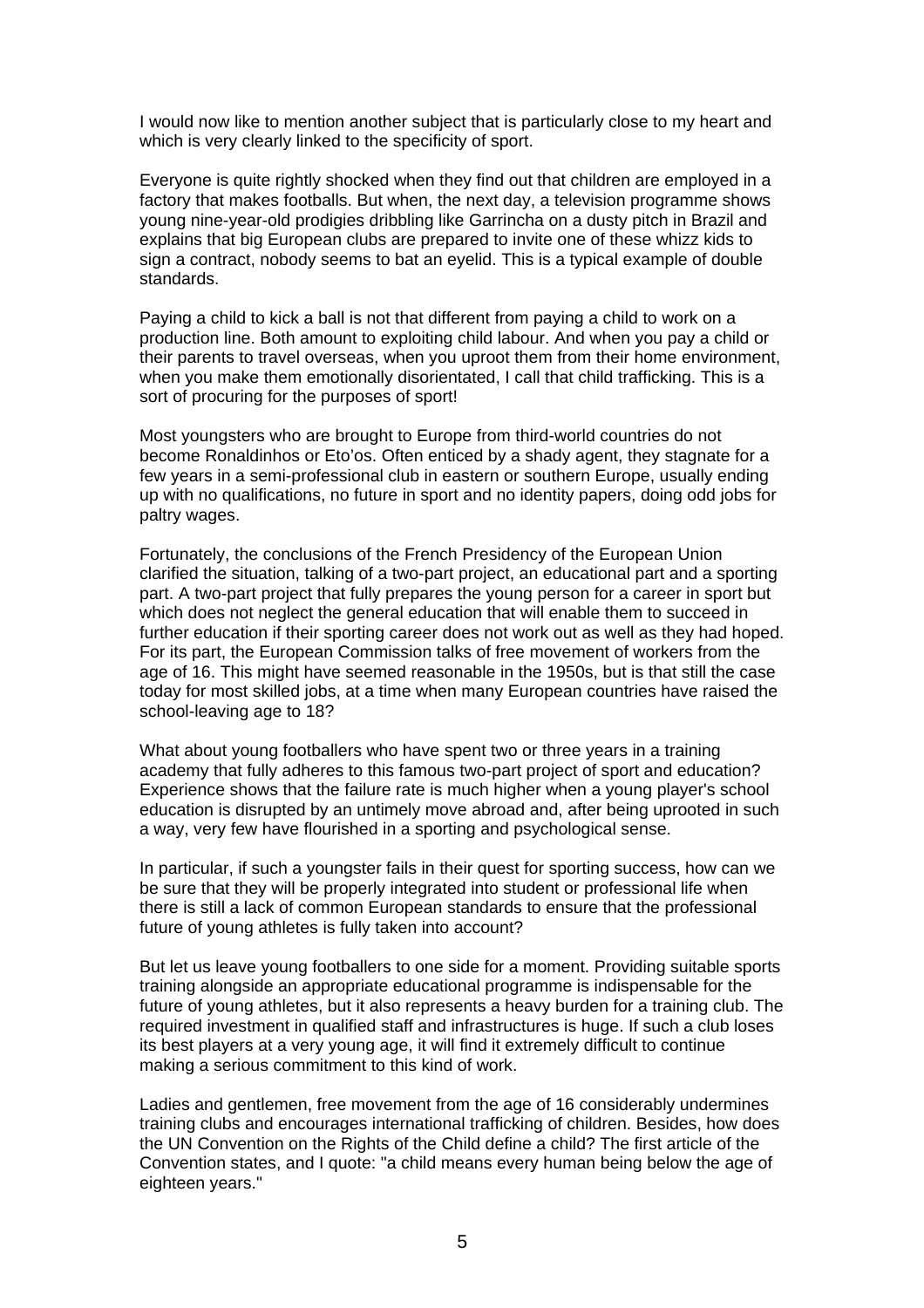I repeat: below the age of 18 years! This Convention, which has been ratified by all European countries, mentions all the subjects I have just talked about, including the exploitation of parents' weakness. It is important, I think, to remember this.

I have therefore thought about this problem a great deal and I am now convinced that the international transfer – yes international - of players under 18 should be prohibited, fully in accordance with the FIFA statutes.

Some people talk about the free movement of workers. I am talking about the protection of children.

Some talk about competition law. I am talking about the right to respect human integrity. A child's right to grow up surrounded by their friends and family.

So let us be rational, ladies and gentlemen, and let us try to speak the same language. The language of the heart and the language of reason. It is here that you can help us.

As I have already said, I am a staunch European and UEFA aspires to be a good European citizen. We are not fans of unilateralism. We have already begun talking to the European Commission about this issue and I hope that, with your support, we will be able to assert football's point of view and the need to protect the interests of our young people.

The European Parliament has always been very mindful of important social issues. The 2006 declaration on tackling racism in football was certainly a significant milestone. These days, football is a powerful force for integration and tolerance in a Europe that is full of pessimism, unsure of itself and haunted by financial crisis. I believe that it is football's duty to lead the way in confronting social issues and that it can even play a part in solving difficult political problems.

Since last year, thanks to football, Armenia and Turkey have been talking to each other and are even beginning to like each other.

UEFA recently received the World Fair Play Trophy for its organisation of EURO 2008 and its respect campaign.

Respect has many different aspects and facets: respect for the rules, respect for the referee, respect for opponents, self-respect and the fight against doping, respect for others and diversity, respect for the environment.

UEFA funds programmes in all of these areas.

With EURO 2008, we proved at least two things:

- Firstly, that it was possible to organise a major international football tournament in Europe in the best possible spirit; and
- Secondly, that Gary Lineker was wrong:

…Germany do not always win in the end!

That was EURO 2008. By taking EURO 2012 to Poland and Ukraine, we have accepted the challenge of staging our largest competition in two countries which have never organised events of this magnitude before. I am sure that, with Poland and Ukraine, we will successfully rise to the challenge.